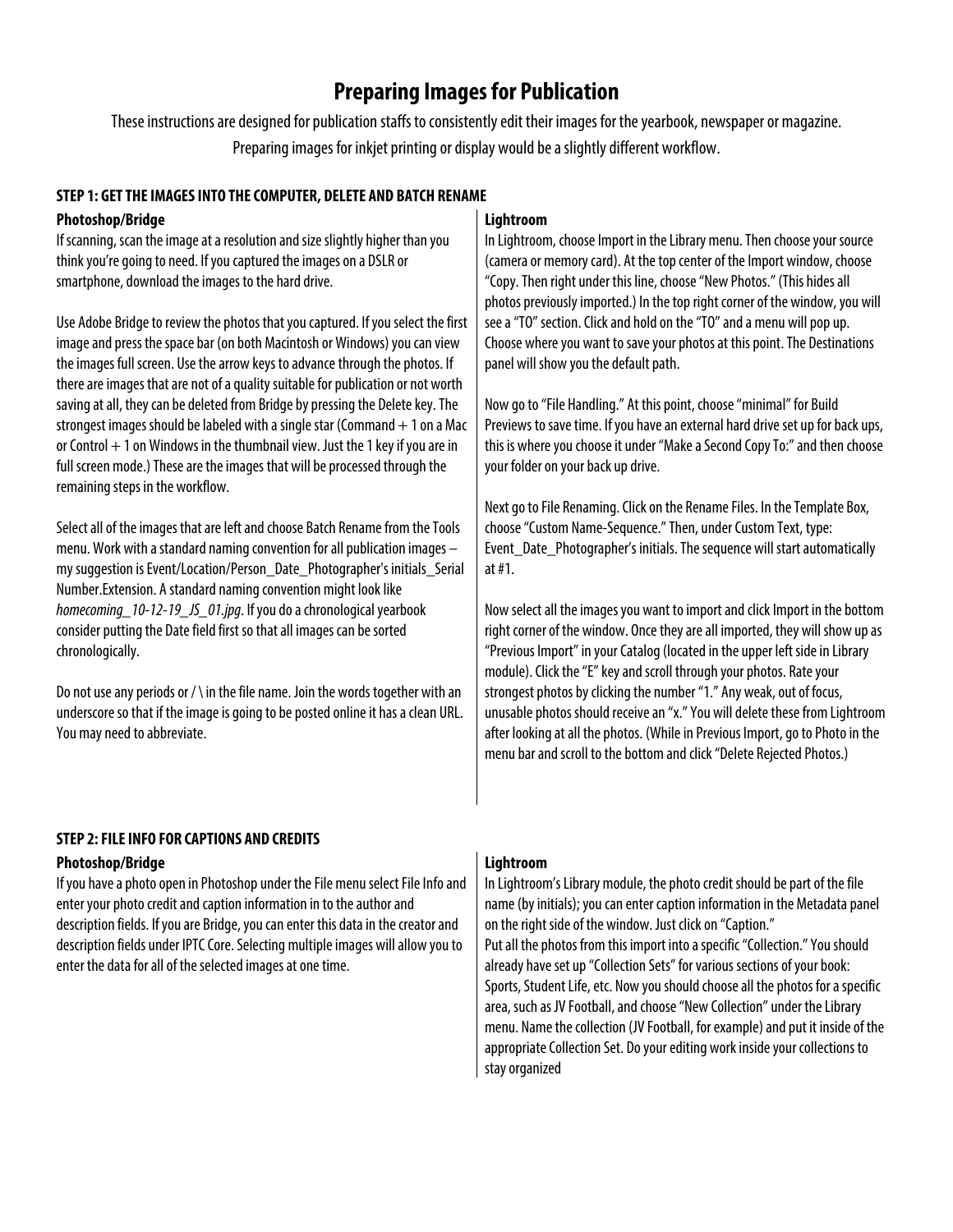### **STEP 3: LEVEL, ROTATE AND CROP**

#### **Photoshop/Bridge**

Use the ruler to level the photograph. This is done by drawing the ruler along a horizontal or vertical line that should be at 0 degrees or 90 degrees. Go to Image – Rotate Canvas/Image Rotation – Arbitrary and click OK. In later versions of Photoshop you can also click on the Straighten Layer button at the top of the window. Be sure to uncheck Delete Cropped Pixels if you have that option.

Finish rotating the canvas so you can see the image facing the right direction, if necessary, by going back to the Rotate Canvas/Image Rotation menu. Then use the cropping tool to crop out unnecessary portions of the photo. Cropping should only be done to strengthen the composition of the photograph. Use the cropping tool to select just your subject and then move the corners or edges out to include what is needed to tell the story rather than starting on the outside and moving corners or edges inward.

### **STEP 4: IMAGE SIZE**

#### **Photoshop/Bridge**

This is found under the Image menu. Uncheck the Resample Image box so that you link height, width and resolution. Then change the resolution to the PPI you need for your publication. The file size at the top of the window should stay the same or get smaller – never larger! Remember that PPI should be 1 1/2 to 2 times the LPI for your publication. For newspapers, this is usually 160 PPI. For yearbooks and magazines, the resolution should be 300 PPI. If unsure, always go with 300 PPI.

## **STEP 5: CLEAN UP BRIGHTNESS, CONTRAST AND COLOR BALANCE**

#### **Photoshop/Bridge**

Although you can do the same thing more precisely with Curves, adjusting Levels is a little easier but it does not give you the control or image quality that Curves will. It is recommended that you calibrate your monitor if you want to use Curves. Using the Histogram ensures a more consistent result than just using the Adjust Brightness or Contrast tool.

If the image is an RGB file, change to the Red channel and adjust the highlight arrow and the shadow arrow until they are at the end of the graph. Do the same to the Green channel and then the Blue channel. By holding down the Option key (Mac) or the Alt key (Windows) you can adjust the pointers until data just starts to appear. Then pay careful attention to the mid-tones. Even on the best photo, moving the midtones arrow (gray) to the left (towards the shadow) will improve the way the photo reproduces on the page. Moving the midtones arrow to the left brings out more detail in the dark areas.

Do not adjust the separate channels if the image has a very dominant color, for example a scene with a swimming pool or at sunset – adjust these images only in RGB, not in the separate channels.

## **Lightroom**

In Lightroom, go to the Develop module. Click on the Crop tool in the upper right corner of the window (or just click "R"). Looking at the dialogue box on the right, use the crop tool and ruler to rotate the canvas and crop out unnecessary areas.

## **Lightroom**

In Lightroom, you do not worry about image size until you export your photos. You can use the crop tool to choose custom crop sizes by clicking on the up/down arrows to the right of "Aspect - Original."

# **Lightroom**

In Lightroom's Develop Module, use the Basic panel to add brightness, contrast and color balance. Experiment with all the settings in the Basic panel. Since Lightroom is non-destructive (nothing affects the original jpeg until you export it), you can add, subtract, change, fix, modify as much as you need to. Pay attention to the Histogram in the upper right corner. You also fix overall shadows and highlights in the Basic Panel.

Once you have color corrected and edited any photo, you can sync it with similar photos by choosing the original photo first, then the others and then clicking on the "Sync" link on the bottom right of the page. Choose exactly which corrections you want to sync; do NOT choose to sync the crop as you would have done that for the individual photos.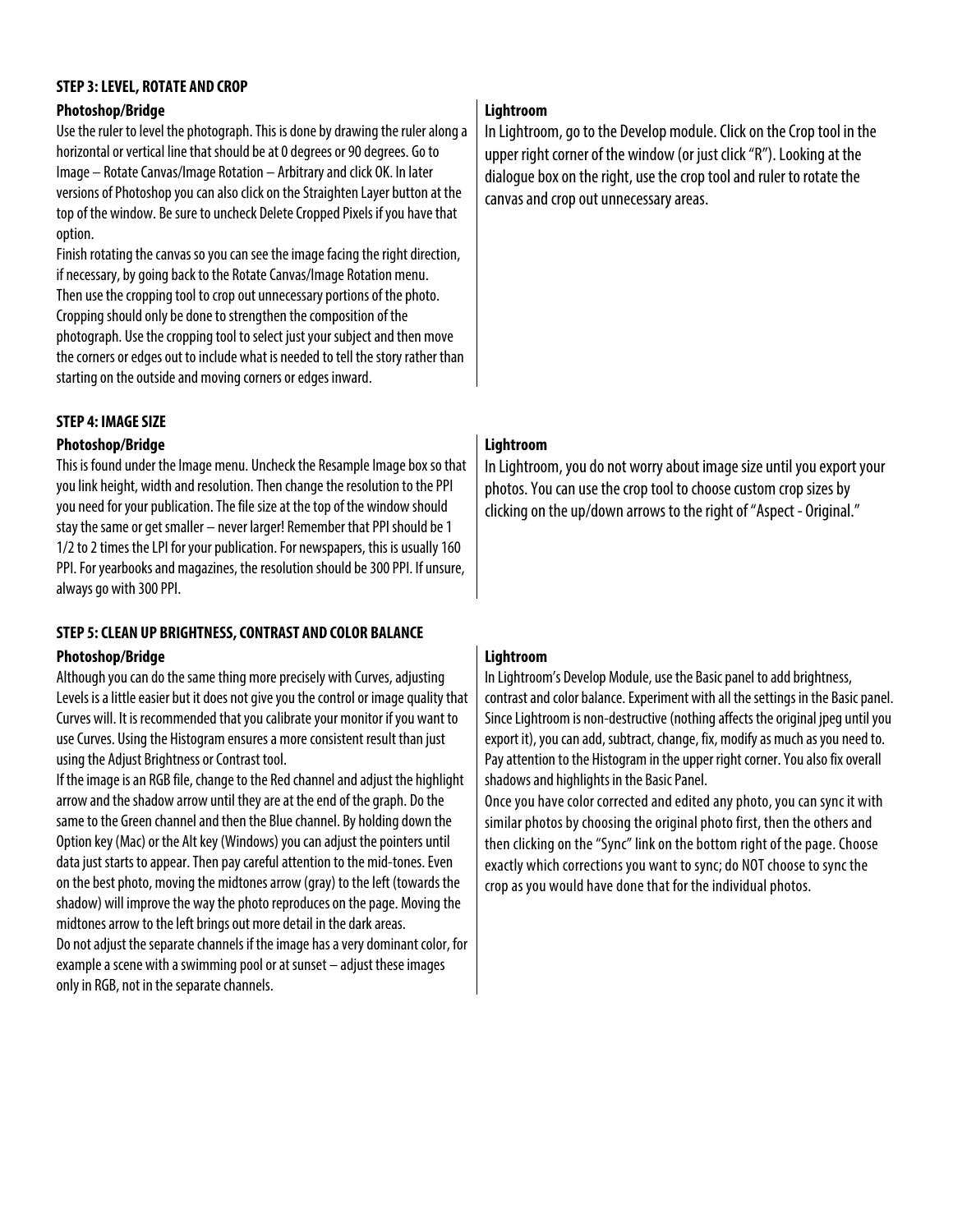# **STEP 6: DUST, SCRATCHES, DODGE AND BURN, RED EYE, SHADOWS/HIGHLIGHTS, ETC**

# **Photoshop/Bridge**

Use the clone stamp, the healing brush and other tools to remove dust spots and scratches from the image. Most images from a digital camera will not require this step.

Use the red eye tool to remove red eyeby clicking only in the center of the subject's iris. This must be done in RGB mode.

You can use Shadow/Highlight under Image – Adjustments to also help bring out more details in the shadows and highlights but you should be extremely cautious in using this tool. If you did Step 5 correctly you may not need to use Shadow/Highlight.

# **STEP 7: UNSHARP MASK/SMART SHARPEN**

# **Photoshop/Bridge**

Unsharp Mask helps bring out the places where shades of gray intersect, improving the reproduction quality. However, the effects should be hardly noticeable on the screen. An amount of 50-70 percent, with a radius of 1 and a threshold of 0 levels works for the average photo from a digital camera. Use 70-90 percent for an image that was scanned from a negative or print. This step should be done after steps 1-6 have been completed. You can also use the Smart Sharpen tool instead.

### **STEP 8: COLOR MODE**

#### **Photoshop/Bridge**

Most yearbook companies are now asking schools to leave images in RGB format, but newspaper publishers still generally require color images to be in CMYK format. For Grayscale images, go back to the channels palette, select the channel that has the best tonal range and then trash the other two channels. Or you can choose "Desaturate" under the Image – Adjustments menu. Try both options to see which one looks best.

In Photoshop 9and higher, you should use the Black and White option under Image – Adjustments to fine tune RGB and CMY. Or create a Black and White Adjustment layer and make the adjustments there.

Whichever process you use always go to Image – Mode and change the image to Grayscale. The Photoshop window must indicate that the photo is "Gray" and not "RGB". Check Levels (Step 5) after converting to Grayscale.

# **FINAL PHOTO**

The final photo should have a good contrast range  $-$  a good black, a good white and good shades of gray in between. The subject should fill the frame and should be sharp.

# **Lightroom**

In Lightroom, use the choices to the right of the crop tool to fix dust, scratches, burning, dodging, red eye and more. Click on each tool to see what options are available.

# **Lightroom**

In Lightroom, there are two places to sharpen a photo: the first is in the Detail panel on the right (called Capture Sharpening). Use the close up of the photo at the top of the panel to determine correct sharpening and noise reduction. Use all of the sliders under Sharpening, especially the masking slider. Just click on the Option/Alt key and then click and hold on the masking slider. As you drag to the right, you will see the screen turn from white to black/white. The black areas are not getting sharpened, but the edge areas will be sharpened. The second way to sharpen a photo is during export. Those instructions come later.

## **Lightroom**

In Lightroom, you can make a photo Black and White in several ways: You can use the Lightroom Black and White Presets on the left side of the window; you can choose Black and White at the top of the Basic panel; you can go to the HSL/Color/B&W Panel on the right and uses the sliders there. Choosing RGB or CMYK comes during the Export process.